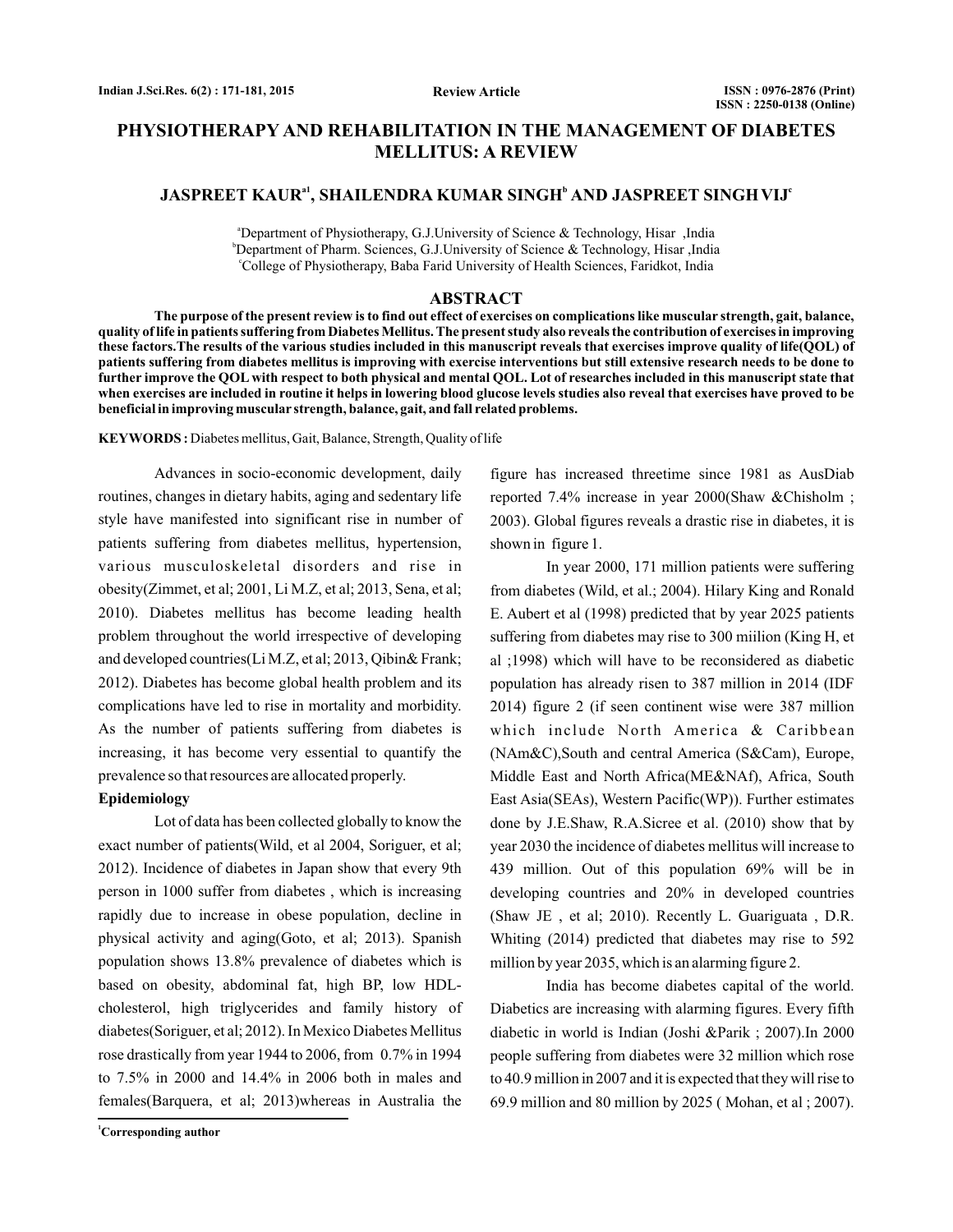



**Figure 1 : Global Rise in Diabetic Population**





The two different studies done in north India and South India states that urban population suffers more from Diabetes than rural population (Misra et al, 2001 &Ramchandra, et al ; 1988). Most of the studies are done in major cities of India but no national survey covering all the states (including rural areas) is conducted till date which is need of hour so that accurate number is obtained.

## **Types, Signs and Symptoms**

Diabetes mellitus is a group of metabolic diseases characterised by hyperglycaemia due to underutilization and over production of glucose( $ADA$ ;2006 & WHO;1999). The common symptoms include polyuria, polydipsia, weight loss, sometimes accompanied with polyphagia, blurred vision(ADA;2006). The disease is classified into several categories (figure 3). But out of these two are broadly described, these are Type 1 (insulin dependent diabetes mellitus) and Type 2 (non insulin dependent diabetes mellitus). WHO (1999) recommended to classify DM by both staging of DM based on clinical descriptive area and an aetiological classification (figure 3).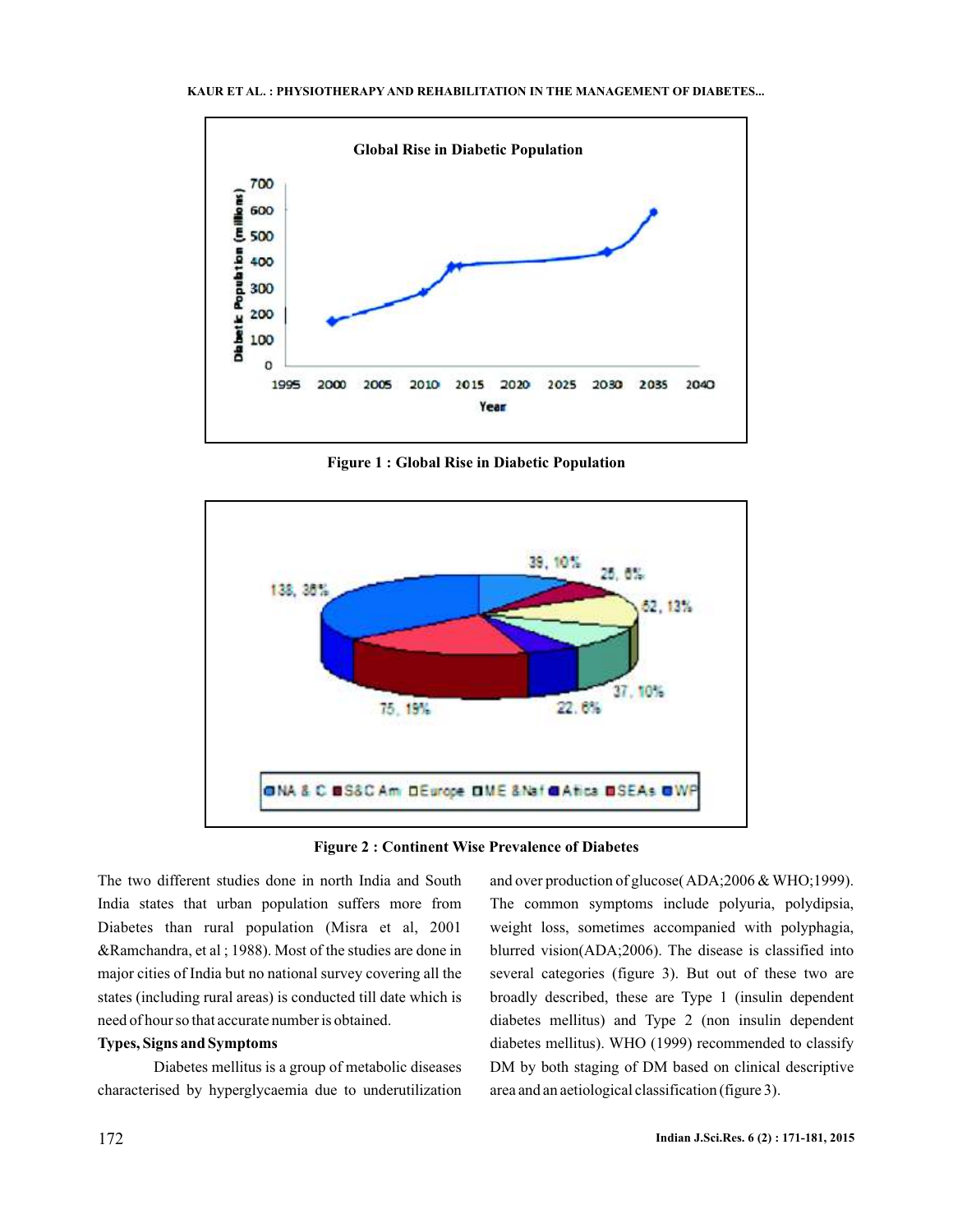### **Table 1 : Criteria for Diagnosing DM**

- 1. Symptoms of diabetes plus casual plasma glucose concentration  $\geq 200$ mg/dl. Casual is defined as any time of day without regard to time since last meal. The classic symptom of diabetes mellitus include polyuria, polydipsia, and unexplained wt loss. Or
- 2. FPG≥126mg/dl. Fasting is defined as no caloric intake for atleast8h

### Or

3. 2-h PG≥200mg/dl duingan OGTT. The test should be performed in accordance with WHO Guidelines, using a glucose load containing the equivalent of 75 g anhydrous glucose dissolved in water



**Figure 3 : Types of Diabetes Mellitus**

Impaired glucose regulation (IGT & IFG) is the stage between normal glucose levels and DM. IGT is categorized as a stage rather then classification is natural history of disordered carbohydrate metabolism. Similarly IFG is categorised as a stage it refers to fasting glucose concentration which are lower than those required to diagnose diabetes mellitus but higher than the normal. IGT and IFG are not clinical entities n their own right, but rather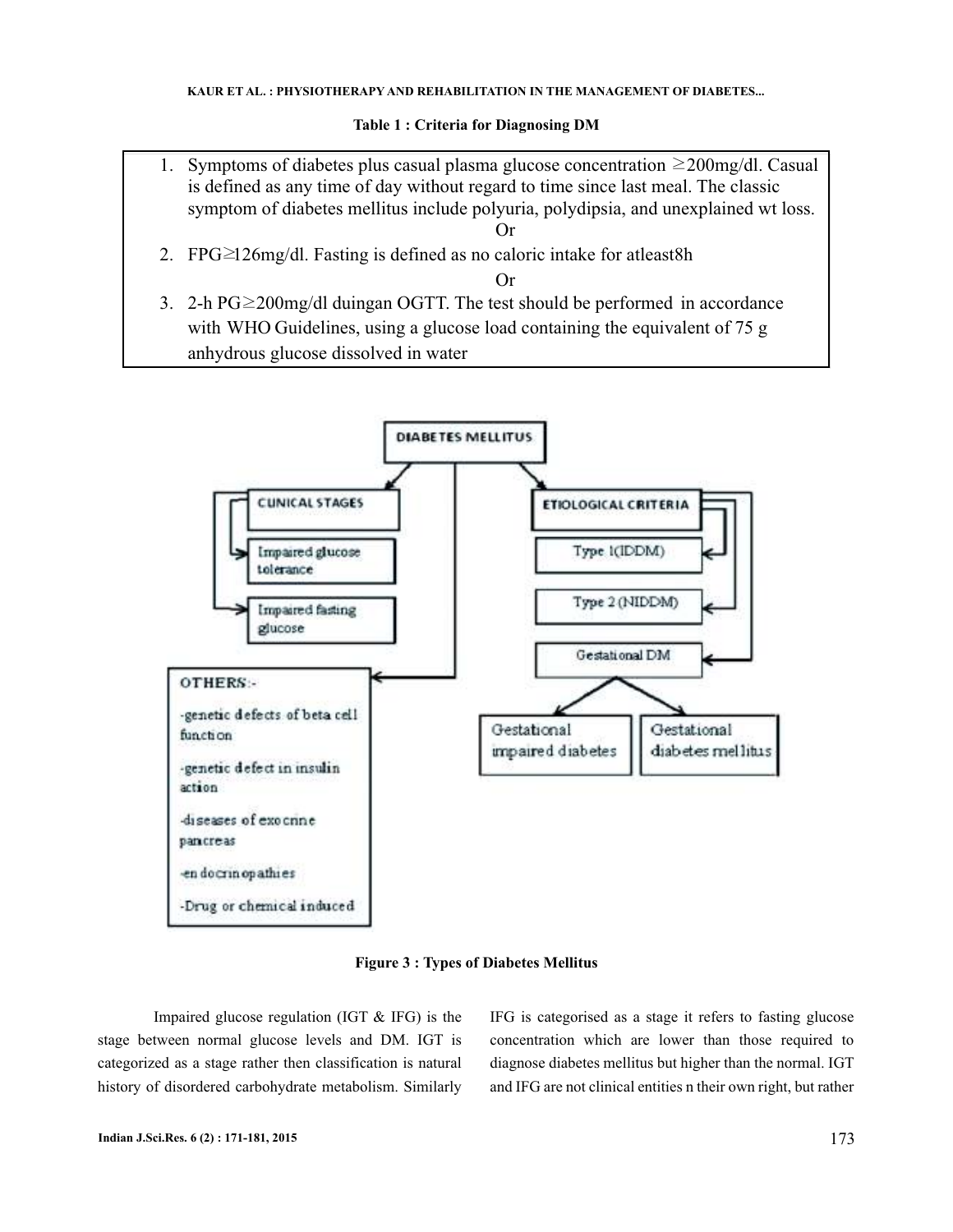| KAUR ET AL. : PHYSIOTHERAPY AND REHABILITATION IN THE MANAGEMENT OF DIABETES |
|------------------------------------------------------------------------------|
|------------------------------------------------------------------------------|

| <b>FPG Values</b>               | <b>OGTT Values</b>              | <b>Remarks</b>             |
|---------------------------------|---------------------------------|----------------------------|
| $FPG < 100$ mg/dl (5.6          | 2-h postload glucose $\leq 140$ | Normal glucose tolerance   |
| $mmol/l$ )                      | $mg/dl$ (7.8 mmol/l)            |                            |
| $FPG = 100 - 125$               | 2-h postload glucose 140-199    | Impaired glucose tolerance |
| $mg/dl(5-6-6.9 \text{ mmol/l})$ | $mg/dl$ (7.8-11.1 mmol/l)       |                            |
| FPG $\geq$ 126 mg/dl (7.0)      | 2-h postload glucose $>$ 200    | Provisional diaganosis of  |
| mmol/l                          | $mg/dl$ (11.1 mmol/l)           | diabetes                   |

**Table 2 : Normal and Abnormal Values For OGTT and FPG**

risk categories for future diabetes. Further normoglycaemia classified as another stage in which persons who have evidence of pathological process which may lead to DM or in whom a reversal of hyperglycaemia has occurred (WHO;1999).

# **Aetiology**

The most broadly known types of Diabetes are Type 1 and Type 2 Diabetes Mellitus. Type 1 diabetes also known as juvenile/Insulin Dependent Diabetes Mellitus (IDDM) and Type 2 Diabetes also known as NIDDM is caused by many factors which include genetic, environmental and factors that disrupt the insulin absorption or secretion. Type 1 diabetes is result of damage to the insulin producing beta cells in the pancreas which further result in lack of insulin. As it is an autoimmune disease, the body's immune system attacks and destroys beta cells. The genetic factors account for about 1/3rd of the susceptibility of type 1 DM, the inheritance is polygenic. Type 2 diabetes mellitus (NIDDM) is caused by a combination of insulin resistance as body's fat, muscles, and liver cells do not use insulin effectively. It usually occur in overweight/obese middle aged and older people. But now a days it has become common in children and adolescents too( Sena et al ; 2010).

Further environmental factors are also responsible in increasing the incidence of diabetes. Various viral infections like mumps, coxasackie B4, Retrovirus, rubella etc may induce type 1 diabetes mellitus. Lifestyle that leads to under activity and obesity are associated with type 2 DM. Also malnutrition in utero which leads to low birth weight is found to cause DM in late adulthood( Sena et al.; 2010).

### **Diagnosis of Diabetes Mellitus**

Normally when patient complains of symptoms suggesting diabetes the urine test is advised for glucose and ketones. Typically blood glucose, urinary glucose, ketone testing, HbA1c., Oral Glucose tolerance test(OGTT) are the tests used to analyse diabetes ( WHO ; 1999, Seino et al 2010). Further criteria has been laid down by ADA for diagnosing diabetes illustrated in table 1(ADA; 2006).

# **Glucose and OGTT**

Hyperglycaemia being the main feature of testing blood glucose, specifically blood plasma. For many years this was accepted as main diagnostic tool( Sacks et al 2011). later ADA in 2006 modified the values (table-2) and stated that if any one of these criteria of FPG is met then confirmation should be done by repeating the test on subsequent day. while drawing the sample from an individual it should be only drawn when individual has fasted overnight atleast 8 hour as there are variations in FPG with the mean FPG higher in the morning than in afternoon( ADA ; 1997, Troisi et al ; 2011).Because there is increased secretion of growth hormone at night and also of cortisol in early morning ( Troisi et al ; 2011). Urinary Glucose level, a not very popular diagnostic tool, is only performed when patient either is unable or refuses to perform selfmonitoring of blood glucose (SMBG). It is also done in conditions where testing blood glucose is not accessible or unaffordable( Sacks et al 2011, Goldstein et al ; 2004, IDF ; 2005). Other reasons for not choosing SMBG may be its low accuracy, amount of fluid intake, intake of certain drugs, inability of the test to distinguish hypoglycaemia, euglycaemia and hyperglycaemia, etc (Goldstein et al ; 2004).

### **Ketone Testing**

Ketones are measured in both urine and blood to diaganose diabetes. Dipsticks and tablets are used to me asure ketones both in blood and urine. The presence of ketones in urine establishes the possibility of diabetic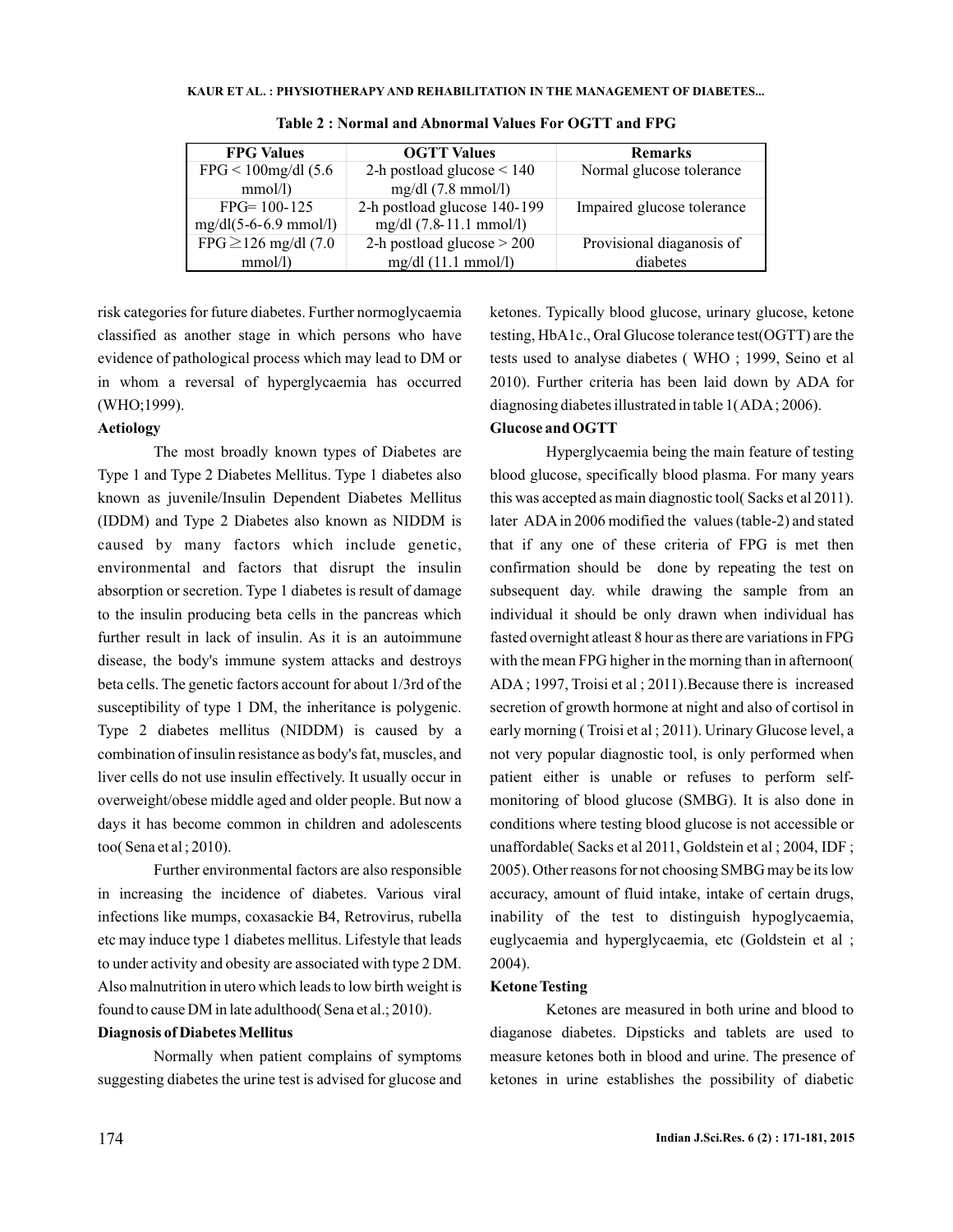ketoacidosis(DKA) . In blood β-hydrobutyric acid (βHBA) in blood is specifically measured both for diaganosis and ongoing monitoring of DKA ( Sacks et al 2011).

### **HbA1c**

International expert committee in 2009 established the role of HbA1c for the diagnosis of diabetes. It is the convenient test as it does not require fasting or timed samples and there is no effect of changes in diet or activity (Malkani&Mordes ; 2011). Further, it has also been described as biomarker in diabetes. Biomarker is defined as "a biological molecule found in blood, other body fluids, or tissue which represents a sign of a normal or abnormal process or of a condition or disease. these biomarkers help in identifying the people and also in adopting various preventive measures at subclinical stage (Lyons &Basu; 2012) . it is now a days routine examination process may be due to its accuracy and convenience( Sacks et al 2011,Malkani&Mordes ; 2011 ). ADA has recommended that main aim of treatment of patient with diabetes should be maintaining the HbA1c at value <7%(53mmol/mol) and test should be performed atleast twice a year and quarterly for those patients whose therapy is either changed or do not meet treatment goals ( Sacks et al 2011).

## **Treatment of Diabetes**

sulphonylureas, bigunaides, alpha-glusidase inhibitors, thiazolidinediones etc. a recent treatment which is still under investigation is islet cell transplantation, but currently only whole organ(pancreas transplantation) can counted upon. Another way is transplantation of β-cells through stem cell, as these cells have ability to proliferate while maintaining its status and capacity to differentiate into specialised cells type. Further trans-differentiation is another method of β-cells replacement for diabetes therapy which involves gene transfer or growth factor( Dardano et al The treatment of diabetes is basically managed by diet, hypoglycaemic drugs and insulin. Patients suffering from diabetes should follow proper diet plan so that energy intake is sufficient, which should include carbohydrates, fat and proteins with higher proportion of fat is higher as compared to other two categories. The conventional treatment of diabetes include oral hypoglycaemic drugs like ; 2013, Van Belle et al 2013).

# **Exercises an Alternative to Improve Quality of Life in Diabetic Patients**

Along with above mentioned treatment protocols patients with diabetes are advised to maintain their physical activity as much as they can in form of activities of daily living (ADL) or exercises ( Lamonte et al ; 2012). Patients suffering from DM have low quality of life due to long term complications, social and financial burden, low glycaemia control and daily precautions to manage the disease (Polonsky ; 2002). Therefore there is a need to look for certain treatments protocols that help patients suffering from DM to improve quality of life and de-burden themselves. exercise training have positive effect on quality of life in patients with type 2 DM (Nicolucci et al ; 2011). Various studies have been done on evaluating the efficacy of exercises on quality of life but contrasting results have been obtained. Valerie H, Myers et al (2013) compared aerobic, resistance training and combination of both on quality of life and found that patients have improved physical quality of life from all three types of exercise protocols but no significant improvement was found in mental health quality of life . This study also indicated that patients with type 2 DM are benefited from exercise regimen rather than exercise modality (Myers et al ; 2013) as teiser et al used treadmill for 12 weeks and found no significant difference in quality of life ( Tessier et al ; 2000). Also D.Robb Holton 2003 and Ajediran I Bello 2011 analysed the effect of exercise training on physiological factors and quality of life, apart from other parametes the quality of life did not singnificantly improve between the intervention and the control group ( Holton et al ; 2003, Bello et al ; 2011). Therefore our view point is that this parameter needs an extensive study.

# **Exercices Helps in Increasing Strength in Diabetes Mellitus**

Evidence suggests that patients suffering from diabetes mellitus have less muscular strength than people without type 2 DM ( Hatef et al 2014), which further leads to reduced physical activity.AASayer et al 2005 demonstrated that known and newly diagnosed diabetic older men have significantly lower muscle strength and higher impaired physical functions than those without diabetes. This is supported by the fact that weaker muscles tend to be smaller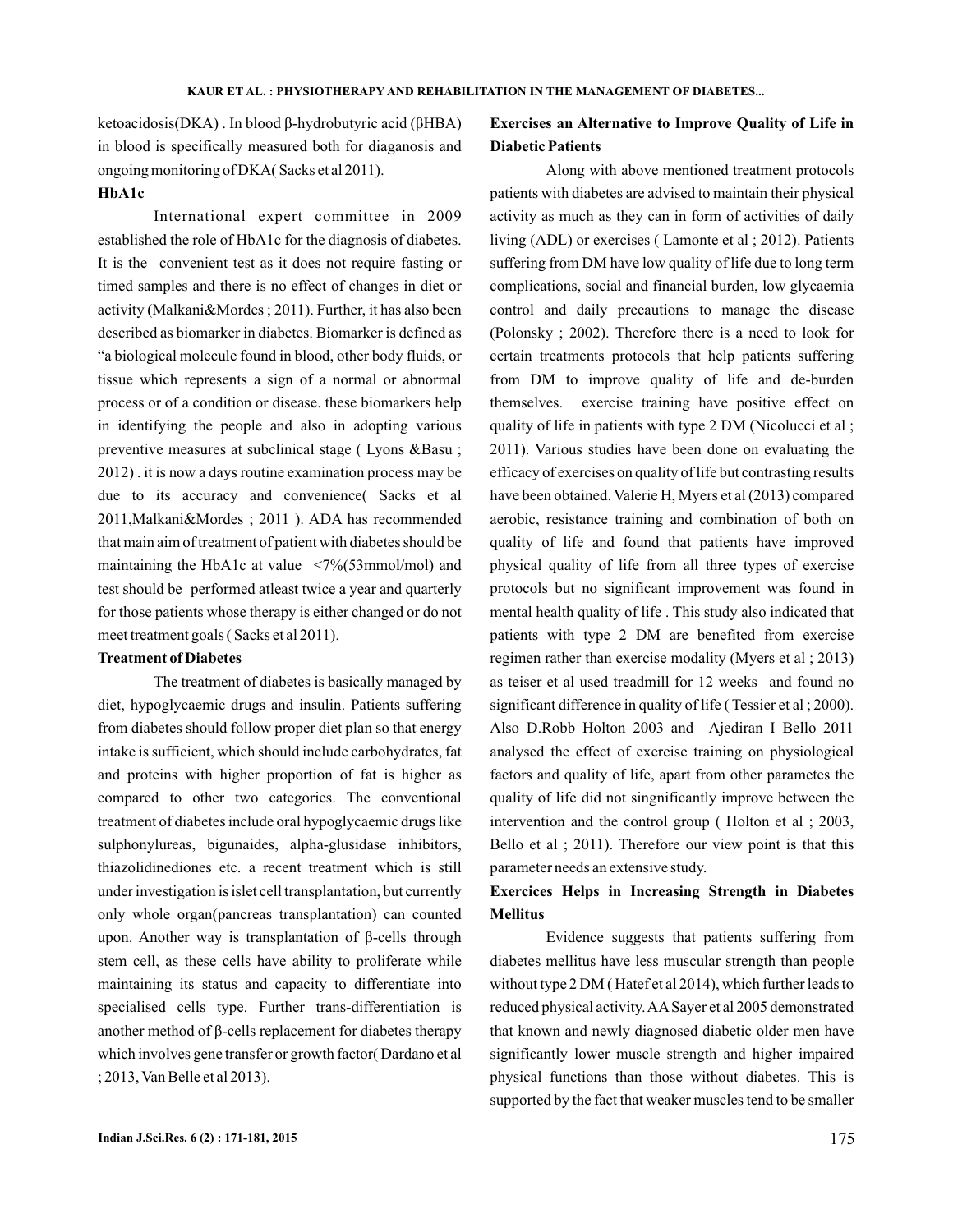and therefore have potential for decreased glucose uptake and hyperglycaemia in blood( Sayyer et al ; 2005). However physical activities in form of aerobic/resistance or combination of both resulted in increae in strength in these individuals. Unaise Abdul Hameed 2014 examined role of resistance training and concluded that progressive resistance training of five resistive exercise at 65 % of 1 RM and progression after 4 weeks of training the improved muscle strength ( Hameed et al.; 2012). A study done b Javier Ibanez, mickel Izquierdo, et al 2005 supportedthis conclusion. Theyevaluated the effect of twiceweekly for 4 weeks progressive resistance training 50%-80%of one RM. The resultsshowedsignificantimprovement in muscle strength( Ibanez et al ; 2005). American Diabetes Association (2000) and American College of Sports Medicine (2000) stated that combination of exercises i. e both strength as well as aerobic exercises should be incorporated in réhabilitation . Savvas P. Tokmakidis et al (2004) performed a study to examine the effect of combined strength and aerobic exercise, the aerobic training included walking / jogging on treadmill two times per week for 75 min along with warm up and cool down program, where as strength training included six resisance exercises which were perfomed in 3 sets with 12 repititionsatintensity of 60% of 1 RM. The exercise protocolresulted in better glycemic control, improved exercise tolerance and muscular strength (Tokmakidis et al ; 2004).

## **Exercises, Muscle Quality and Glucose**

The muscle quality can be improved by exercises (Brooks et al ; 2007, Ivey et al ; 2000). Muscle quality refers to "maximal force production per unit of muscle mass of specific compartment may be a better indicator of muscle function rather than strength alone". Muscle mass and muscle quality are two different parameters they show no interdependence therefore deterioration of both depends on different reasons. Muscle quality decreases with age both in men and women, however it is evident from various studies that women have lower muscle quality as compared to men( Metter et al ; 1999).Seok Won Park (2006) conducted a study on community dwelling diabetic patients and evaluated hand grip and knee extensor strength and muscle quality. It was concluded that although muscle mass of patients with DM was greater in upper and lower limb when

compared to non diabetic patients but muscle quality of diabetics was lower as compared to non diabetics (Park et al; 2006). Further exercises play important role in improving muscle quality and it is the predictor of health status and mortality. Naomi Brooks et al., 2007 stated that strength training given by them using pneumatic machines : upper back, chest press, leg press, knee extension and flexion , improved muscle quality and associated functional capacity derived from exercise interventions that further led to improved quality of life and improved disease outcome in people with diabetes mellitus ( Brooks et al.; 2007).

Exercises play an important role in controlling blood glucose. It has become one of the ideal means of rehabilitation for patients with diabetes. Anything that increases the level of ADLs helps in controlling complication related to the disease( Boule et al.; 2001). Simple exercise like walking can be effective in regulating blood glucose levels. Tomas Fritz and urban Rosenqvist did a pilot study to determine immediate effects of walking on blood glucose levels in patients with type 2 diabetes. It was concluded that walking was helpful in reducing blood glucose levels and claimed that low intensity exercises are sufficient for acute reduction of glucose in elderly type 2 diabetics (Fritz & Rosenqvist; 2001). Effect of Exercise or physical activity depends on duration and intensity. When both these parameters increases there is increase in uptake of glucose by muscles and is balanced by hepatic glucose. Further moderate aerobic exercise also reduces risk of post exercise hypoglycaemia by decreasing plasma insulin levels( Colberg et al ; 2012)irrespective of sessions of exercises whether perfomed one time or multiple times (Baynardet al ; 2005). A study supporting this fact was performed by Subramanian SS and Venkatesan P (2012) reported that three sets of 10 exercises and 5 repetitions of each exercise per session, thrice a week for 12 weeks on stability ball was effective in lowering Body Mass Index and Glyclated haemoglobin (Subramaniam&Venkatesan; 2012). Various authors have undergone studies analysing effect of exercise be it aerobic, resistance or combination of both on blood glucose. Each reported fall in blood glucose and increase in uptake of glucose by muscles (Subramaniam & Venkatesan; 2012, Yardley et al.; 2013, Church et al ; 2010). Shivanandnayak and his co-workers (2005) reported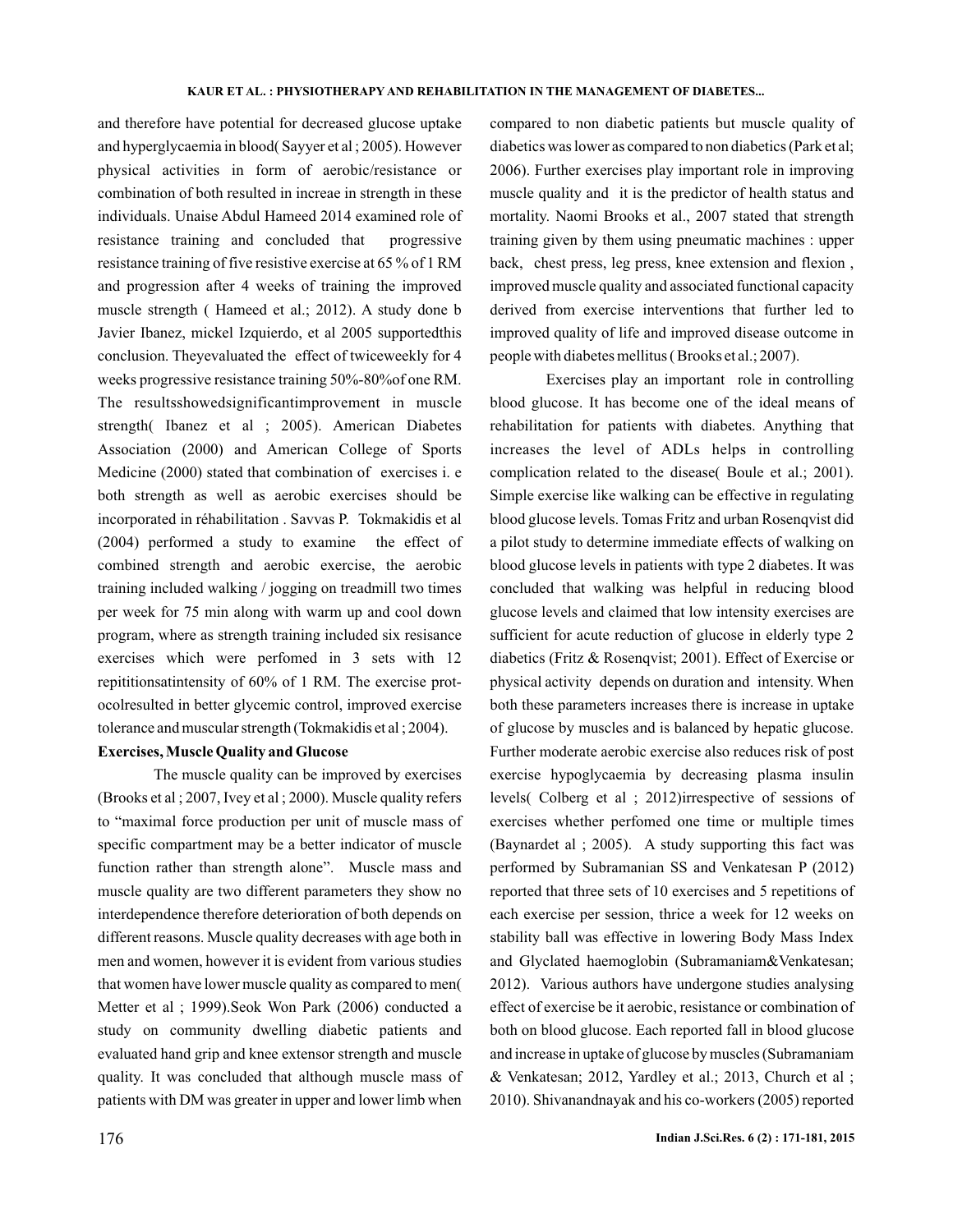that in addition to drugs, diet control, walking for 50 minute on treadmill with 5 minutes of warm up and cool dowm sessions have a positive effect on level of glucose in blood ( Nayak et al ; 2005).As obesity especially abdominal obesity is associated with insulin resistance, hyperinsulinaemia, hyperglycaemia and hypertension( Boule et al ; 2001).Therefore it is mandatory to not only reduce glucose levels but also body fat. Various studies now prove that abdominal fat or body weight cannot be reduced with just minimal rise in physical activity rather patients with type 2 DM have to undergo vigorous resistance training (Jackcic et al ; 2012, Jeffery et al ; 2003). Patient also need to undergo diet restrains combined with exercise protocols( Sigal et al ; 2006). Two randomised controlled trials done by Hwi Ryun Kwon and Kyung Ah Han et al (2010) concluded that moderate intensity walking for 60 min ,5 times per week for 12 weeks and resistance training using elastic bands of which strength equals to 40 to 50# of one repetition maximum for 3 days a week for 12 weeks are sufficient to reduce blood glucose and body fat ( Kwon et al ; 2010).

# **Exercises Gait and Balance**

A number of studies have been done on controlling glucose and decrease body weight by exercises. However very little work has been done on efficacy of exercises on rehabilitation of patient with diabetes facing problems like gait dysfunction, falls, balance problems. Elderly people, patients with diabetes or other degenerative changes faces balance and fall related problems( Sartor e al ; 2012, Kruse et al ; 2010, Fulk et al 2010). Balance being the key in the mobility and stability of the person, any kind of alteration leads to the fall related injuries( Najafi et al ; 2010). A very common complication associated with type 2 diabetes is peripheral neuropathy which leads to sensory and motor disturbances leading to impaired gait and balance ( Allet et al ; 2012),postural instability, falls, depression, anxiety and decreased quality of life ( Najafi et al ; 2010). Patients with diabetes have different gait as compared to those who are non-diabetics. A study performed by G.Yavuzer 2006 concluded that diabetes mellitus patients without peripheral neuropathy had significant gait deviations. Diabetics patients have slower walking speed, shorter step length, longer stance phase, wider BOS, great step time variability on irregular surfaces ( Brach et al ; 2008, Yavuzer et al ;

2006, Petrofsky et al ; 2005). Other causative factors can be poor balance, neuropathies, and muscle weakness in combination or individually (Petrofsky et al ; 2005). Gait and balance of patients suffering from diabetes and diabetic peripheral neuropathy can be improved with exercises. Allet et al 2010 conducted randomised controlled trials on diabetic patients in which patient underwent training including gait and balance exercises, balance and endurance tasks alternated with functional strength and endurance exercises. The results confirmed that gait and balance can be concurrently improved by a targeted intervention ( Allet et al ; 2012). Therefore patients with DPN should regularly take part in physical activities as exercises show decreased incidences of falls, loss of balance in these patients. All these problems that are associated with diabetes and DPN are seen in elderly and any other degenerative disorders therefore exercise regimens used for these can be successfully used to treat DPN. Although studies can be identified which illustrates the effect of exercises on balance, but to our knowledge there is a great need of various protocols and latest exercise tools and trends to be studied for the same. Therefore role of exercises on these parameters needs attention.

### **CONCLUSION**

The present review enlists the efficacy of exercise program in diabetics. Exercises can become the parallel treatment along with the conventional treatment programs be it diet control or drugs. Lot of work has been done showing that exercises helps to control blood glucose levels. Physical activity of any type which requires muscular work more than the ADLs can help in lowering glucose in blood as lot of it is used by muscles during any externous physical activity. It would be advisable if patient is prescribed an exercise regimen instead of exercise modality, and these exercises being progressed time to time. Aerobic, resisted and combination of both can be chosen for patients with diabetes but various authors have proved that combination of aerobic and resistive exercises are beneficial when compared to aerobic and resistive exercises individually.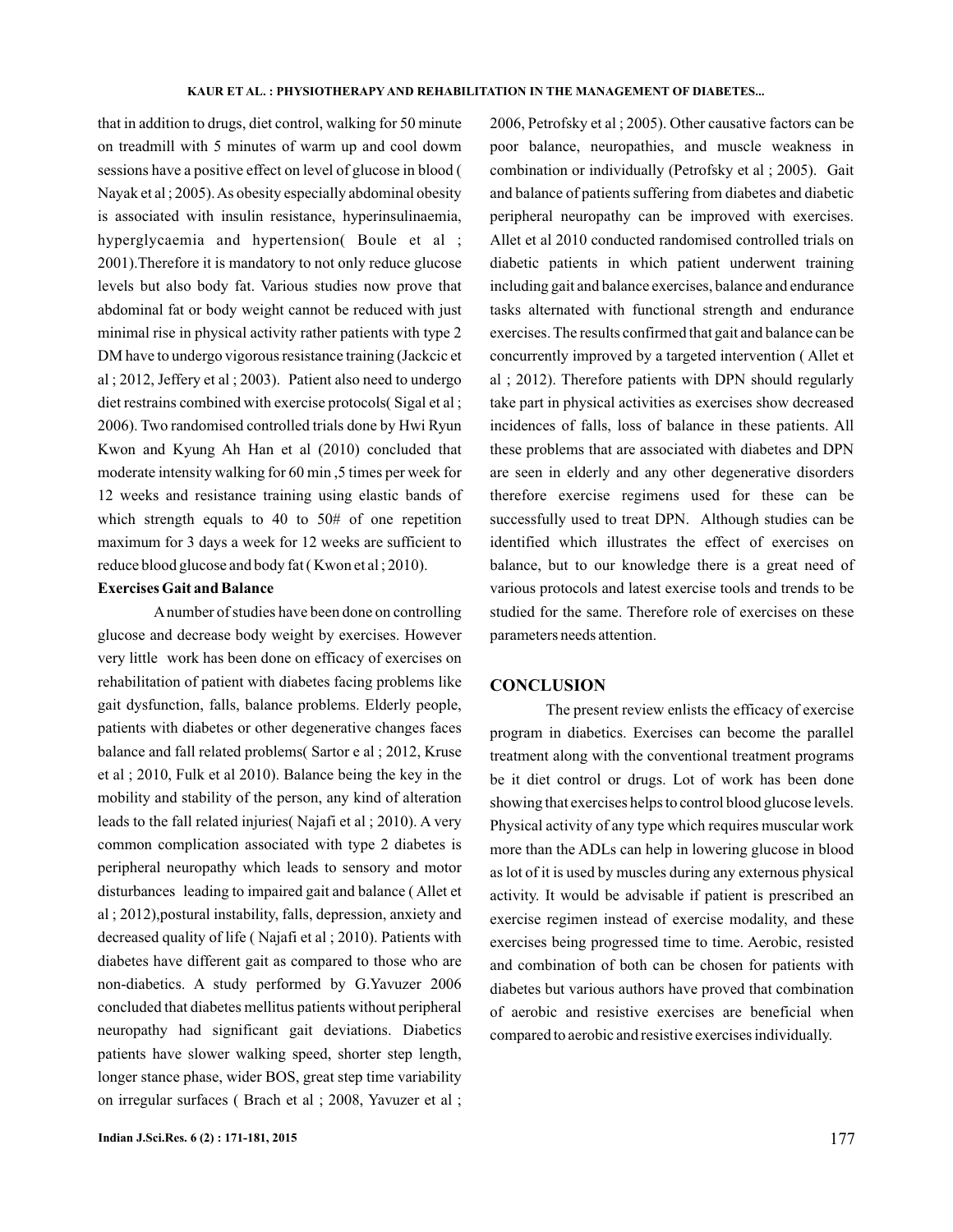## **ACKNOWLEDGEMENTS**

for this review article. The authors greatly acknowledge the help and support provided by Mr. Manoj Malik, Asst. Prof., GJUS & T, Hisar for support provided in data mining and technical support in preparation of table and figures. I hereby acknowledge my co-authors for constantly encouraging me and helping me find literature

# **REFERENCES**

- ADA.Report of the expert committee on the diagnosis and classification of diabetes mellitus. Diabetes care 1997, 20:1183-97
- Allet L., Armand S., De Bie R.A., Golay A., Monnin D., Aminian K., Staal J.B. and De Bruin E.D., 2010. The gait and balance of patients with diabetes an be improved: a randomised controlled trial. Diabetologia, 53:458-466
- Barquera S., Campos-Nonato I., Aguilar-Salinas C., Lopez-Ridaura R., Arredondo A. and Rivera-Dommarco J., 2013. Diabetes in Mexico: cost and management of diabetes and its complications and challenges for health policy. Globalisation and Health, 9(3): 1-9.
- Baynard T., Franklin R. M., Goulopoulou S., Carhart R.Jr., Kanaley J.A., 2005. Effect of a single vs multiple bout of exercise on glucose control in women with type 2 diabetes. Metabolism, **54**(8):989-94.
- Bello A. I., Owusu-Boakye E., Adegoke B. O. and Adjei D.N., 2011. Effects of aerobic exercise on selected physiological parameters and quality of life in patients with type 2 diabetes mellitus. International journal of general medicine, 4:723-727.
- Boulé N. G., Haddad E., Kenny G. P., Wells G. A. and Sigal R. J., 2001. Effects of exercise on glycemic control and body mass in type 2 diabetes mellitus- a metaanalysis of controlled clinical trials. JAMA, 286: :1218-1226. **10**
- Brach J. S., Talkowski J. B., Strotmeyer E. S. and Newman A. B., 2008. Diabetes mellitus and gait dysfunction: possible explanatory factors. Physical therapy, **88**(11): 1365-1374.
- Brooks N., Layne J. E., Gordon P.L., Roubenoff R., Nelson M.E. and Castaneda-Sceppa C., 2007. Strength training improves muscle quality and insulin sensitivity in Hispanic Older adults with type 2 diabetes. Int. J. Med. Sci., 4:19-26.
- Church T.S., Blair S.N., Cocreham S., Johannsen N., Johnson W., Kramer K., Mikus C.R., Myers V., Nauta M., Rodarte R.Q., Sparks L., Thompson A. and Earnest C.P., 2010. Effects of Aerobic and Resistance Training on Hemoglobin A1clevels in patients with type 2 diabetes: a randomized controlled trial. JAMA. 304(20): 2253-2262.
- Colberg S. R., Sigal R. J., Fernhall B., Regensteiner J. G., Blissmer B.J., Rubin R.R., Chasan-Taber L., Albright A.L. and Braun B., 2010. Exercise and type 2 diabetes. Diabetes Care, 33(12):e147-e167.
- Dardano A., Penno G., Del Prato S. and Miccoli R., 2013. Optimal therapy of type 2 diabetes: a controversial challenge. Aging. 6(3);187-206.
- Fritz T. and Rosenqvist U., 2001.Walking for exerciseimmediate effect on blood glucose levels in type 2 diabetes. Scand J. Prim Health Care, 9:31-33.
- Fulk G. D., Robinson C. J., Mondal S., Storey C. M. and Hollister A. M., 2010. The effects of diabetes and/or peripheral neuropathy in detecting short postural peturations in mature adults. Journal of Neuroenginnering and rehabilitation, 7:44.
- Goldstein D. E., Little R. R., Lorenz R. A., Malone J. I., Nathan D., Peterson C. M. and Sacks D. B., 2004. Tests of glycaemia in diabetes. Diabetes Care, :1761-73. **27**
- GotoA., Goto M., Noda M. and Tsugane S., 2013. Incidence of Type 2 Diabetes in Japan: Asystematic Review and meta-analysis. PLOS ONE, 8(9): 1-11.
- Guariguata L., Whiting D. R., Hambleton I., Beagley J., Linnenkamp U. and Shaw J. E., 2014. Global estimates of diabetes prevalence for 2013 and projections for 2035. Diabetes Research and Clinical Practice, 103:137-149.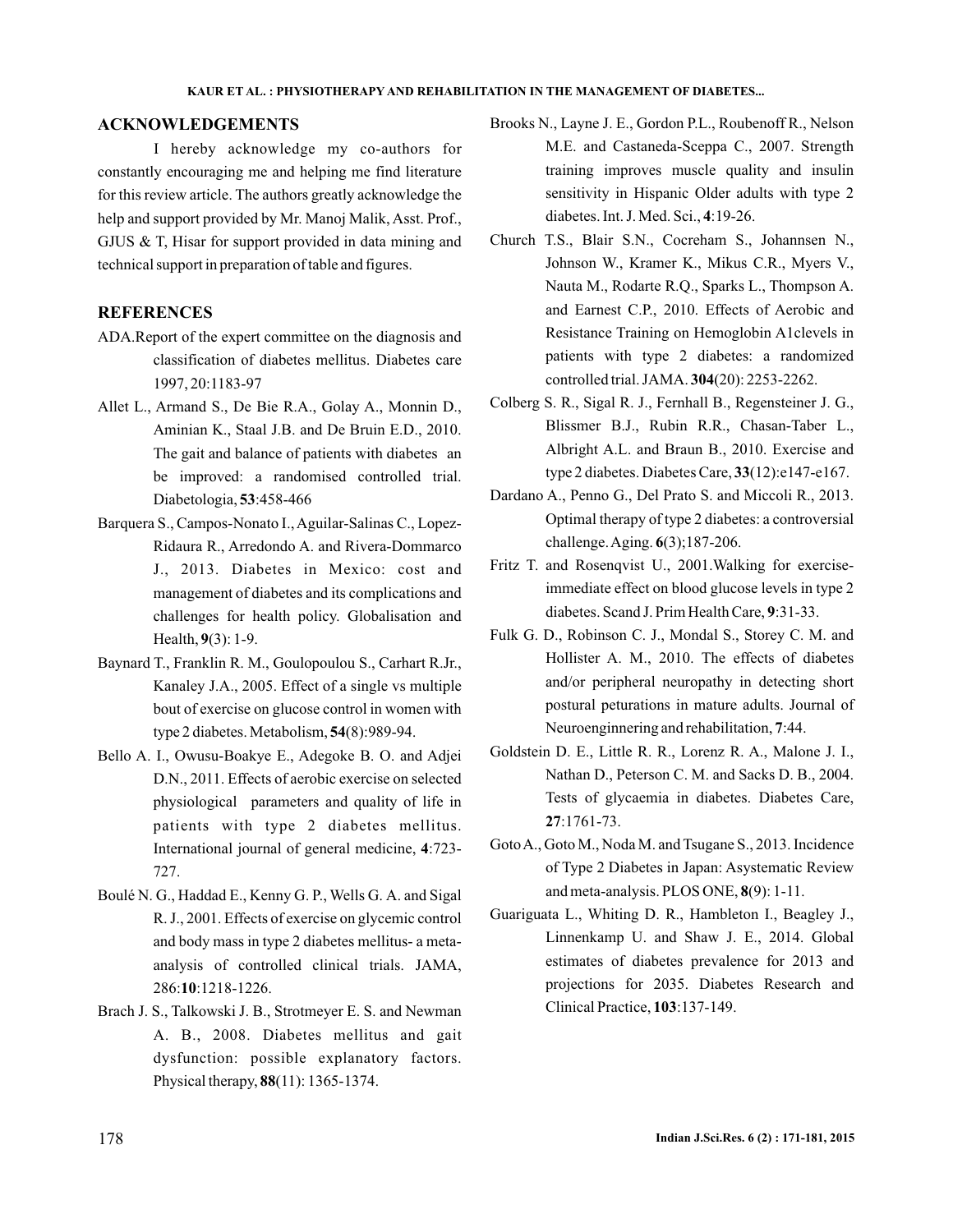- Hameed U.A., Manzar D., Raza S., Shareef M.Y. and Hussain M.E., 2012. Resistance Training Leads to Clinically Meaningful Improvements in Control of Glycemia and Muscular Strength in Untrained Middle-aged Patients with type 2 Diabetes Mellitus. N.Am. J. Med. Sci., 4(8):336-343.
- Hatef B., Bahrpeyma F. and Mohajeri Tehrani M.R., 2014.The comparision of muscle strength and endurance in different periods of type 2 diabetes. Journal of diabetes and metabolic disorders, 13:22-32.
- Holton D.R., Colberg S.R., Nunnold T., Parson H.K. and Vinik A.I., 2003.The effect of an aerobic exercise training program on quality of life in type 2 diabetics. Diabetes Edu., 29:837-846.
- Ibañez J., Izquierdo M., Argüelles I., Forga L., Larrión J.L., García-Unciti M., Idoate F. and Gorostiaga E.M., 2005. Twice-weekly progressive resistance training decreases abdominal fat and improves insulin sensitivity in older men with type 2 diabetes, Diabetes Care, 28(3): 662-667.
- IDF.Task force.Global guideline for type 2 diabetes. Brissels: IDF, 2005, P1-11. International diabetes federation, Diabetes Atlas, sixth addition,2014. (www.idf.org/sites/default/files/EN\_6E\_Atlas\_F ull 0.pdf)
- Ivey F.M., Tracy B.L., Lemmer J.T., NessAiver M., Metter E.J., Fozard J.L. and Hurley B.F., 2000. Effects of strength training and detraining on muscle quality: age and gender comparisons. Journal of Gerontology, 55A:3:B152-B157.
- Jakicic J.M., Marcus B.H., Gallagher K.I., Napolitano M. and Lang W., 2003. Effect of exercise during and intensity on weight loss in overweight, sedentary women: a randomised controlled trial. JAMA, 290:1323-1330.
- Jeffery R.W., Wing R.R., Sherwood N.E. and Tate D.F., 2003.Physical activity and weight loss :does prescribing higher physical activity and weight loss improve outcome? American Journal of Nutrition, 78: 684-689.
- Joshi S.R. and Parikh R.M., 2007.India Diabetes Capital of the World : Now Heading Towards Hypertension. Journal of Association of Physicians of India. 55: 323-324.
- King H., Aubert R.E. and Herman W.H., 1998.Global burden of diabetes, 1995-2025.Diabetes care.Vol. 21(9): 1414-1431.
- Kruse R.L., Lemaster J.W. and Madsen R.W., 2010.Fall and Balance Outcomes After an Intervention to Promote Leg Strength, Balance, and Walking in People With Diabetic Peripheral Neuropathy: "Feet First" Randomized Controlled Trial. Physical Therapyl. 90 (11):1568-1579.
- Kwon H.R., Han K.A., Ku Y.H., Ahn H.J., Koo B.K., Kim H.C. and Min K.W., 2010. The Effects of Resistance Training on Muscle and Body Fat Mass and Muscle Strength in Type 2 Diabetic Women.Korean Diabetes J., 34:101-110.
- LaMonte M.J., Blair S.N. and Church T.S., 2005.Church.Physical activity and diabetes prevention.Journal of Applied Physiology. 99:1205-1213.
- Li M.Z., Su L., Liang B.Y., Tan J.J., Chen Q., Long J.X., Xie J.J., Wu G.L., Yan Y., Guo X.J. and Gu L., 2013.Trends in Prevalence, awareness, treatment, and control of diabetes mellitus in mainland China from 1979 to 2012. International Journal of Endocrinology:1-14.
- Lyons T.J. and Basu A., 2012. Biomarkers in Diabetes: Hemoglobin A1c, Vascular and tissue markers.Transl Res. 159 (4): 303-312.
- Malkani S. and Mordes J.P., 2011.The implications of using haemoglobin A1c for diagnosing Diabetes Mellitus.Am. J. Med., 124(5):395-401.
- Metter E.J., Lynch N., Conwit R., Lindle R., Tobin J. and Hurley B., 1999. Muscle quality and age: crosssectional and longitudinal comparisons. J. GerontolABiolSci. Med. Sci. 54:B207-18.
- Misra A., Pandey R.M., Devi J.R., Sharma R., Vikram N.K. and Khanna N., 2001. High prevalence of diabetes, obesity and dyslipidaemia in urban slum population in Nothern India. International Journal of Obesity, 1722-1729.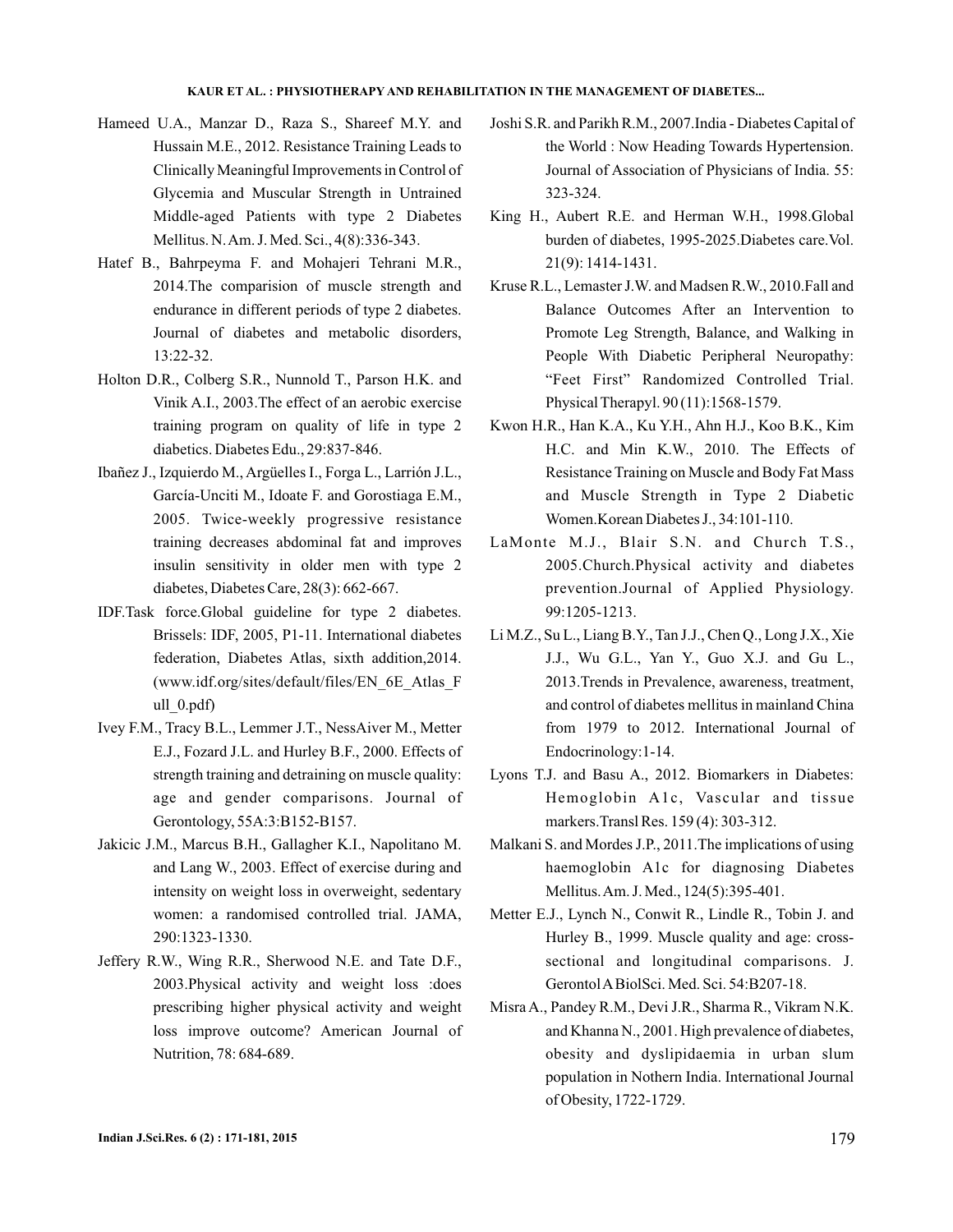- Mohan V., Sandeep S., Deepa R., Shah B. and Varghese C., 2007. Epidemiology of type 2 diabetes: Indian scenario, Indian J. Med. Res. 217-230.
- Myers V.H., McVay M.A., Brashear M.M., Johannsen N.M., Swift D.L., Kramer K., Harris M.N., Johnson W.D., Earnest C.P. and Church T.S, 2013. Exercise training and qualiy of life in individuals with type 2 diabetes. Diabetes Care., 36:1884- 1890.
- Najafi B., Horn D., Marclay S., Crews R.T., Wu S. and Wrobel J.S., 2010. Assessing postural control and postural control strategy in diabetic patients using innovative and wearable technology. Journal of Diabetes Science and Technology, 4(4):781-791.
- Nayak S., Maiya A. and Hande M., 2005. Influence of aerobic treadmill exercise on blood glucose homeostasis in noninsulin dependent diabetes mellitus patients. Indian Journal of Clinical Biochemistry, 20(1):47-51.
- Nicolucci A., Balducci S., Cardelli P., Zanuso S. and Pugliese G., 2011. Improvement of Quality of Life With Supervised Exercise Training in Subjects With Type 2 Diabetes Mellitus,Arch. Intern. Med., 171(21):1951-1953.
- Park S.W., Goodpaster B.H., Strotmeyer E.S., De Rekeneire N., Harris T.B., Schwartz A.V., Tylavsky F.A. and Newman A.B., 2006. Decreased muscle strength and quality in older adults with type 2 diabetes- the health, aging and body composition study. Diabetes, 2006: 55:1813-1818.
- Petrofsky J., Lee S. and Bweir S., 2005. Gait characteristic in people with type two diabetes mellitus. European Journal of Applied Physiology, 93:640- 647.
- Zimmet P., Alberti K. and Shaw J., 2001. Global and Societal implications of the diabetes epidemic, Nature, 414(6865): 782-787.
- Polonsky W.H., 2002.Emotional and quality of life aspects of diabetes management. Curr. Diab. Rep., 2:153- 159.
- Qibin Qi and Frank. B. Hu., 2012. Genetics of type 2 diabetics in European populations, Journal of Diabetes, 4(3):203-212.
- Ramachandra A., Jali M.V. and Mohan V., 1988.High prevalance of diabetes in urban population in South India. BMJ., 297: 587-589.
- Reports of the expert committee on the diagnosis and classification of diabetes mellitus. American Diabetes Association, Diabetes Care, 2006, 29:s43-48.
- Sacks D.B., Arnold M., George L.B. Bakris G.L., Bruns D.E., Horvath A.R., Kirkman M.S., Lernmark A., Metzger B.E. and Nathan D.M., 2011.Guidelines and recommendations for laboratory analysis in the diagnosis and management of diabetes mellitus. Diabetes Care.34:61-e98.
- Sartor C.D., Watari R., Pássaro A.C., Picon A.P., Hasue R.H. and Sacco I.C., 2012. Effects of a combined strengthening, stretching and functional training program versus usual-care on gait biomechanics and foot function for diabetic neuropathy: a randomized controlled trial. BMC Musculoskeletal Disorders,13:36.
- Sayer A.A., Dennison E.M., Syddall H.E., Gilbody H.J., Phillips D.I. and Cooper C., 2005. Type 2 diabetes, muscle strength, and impaired physical function. Diabetes care, 28(10):2541-2542.
- Seino Y., Nanjo K., Tajima N., Kadowaki T., Kashiwagi A., Araki E., Ito C., Inagaki N., Iwamoto Y., Kasuga M., Hanafusa T., Haneda M. and Ueki K., 2010.Report of the committee on the classification and diagnostic criteria of diabetes mellitus. Journal of Diabetes Investigation, (5):212-228.
- Shaw J.E. and Chisholm D.J., 2003.Epidemiology and prevention of type 2 diabetes and the metabolic syndrome. Med. J.Aust., 179: 379-383.
- Shaw J.E., Sicree R.A. and Zimmet P.Z., 2010. Global Estimetes of the prevalence of diabetes for 2010 and 2030.Diabetes Research and Clinical Practice: 87:4-14.
- Sena C.M., Bento C.F., Pereira P. and Seiça R., 2010. Diabetes Mellitus: new challenges and innovative therapies. EPMAJournal, issue 1: 138-163.